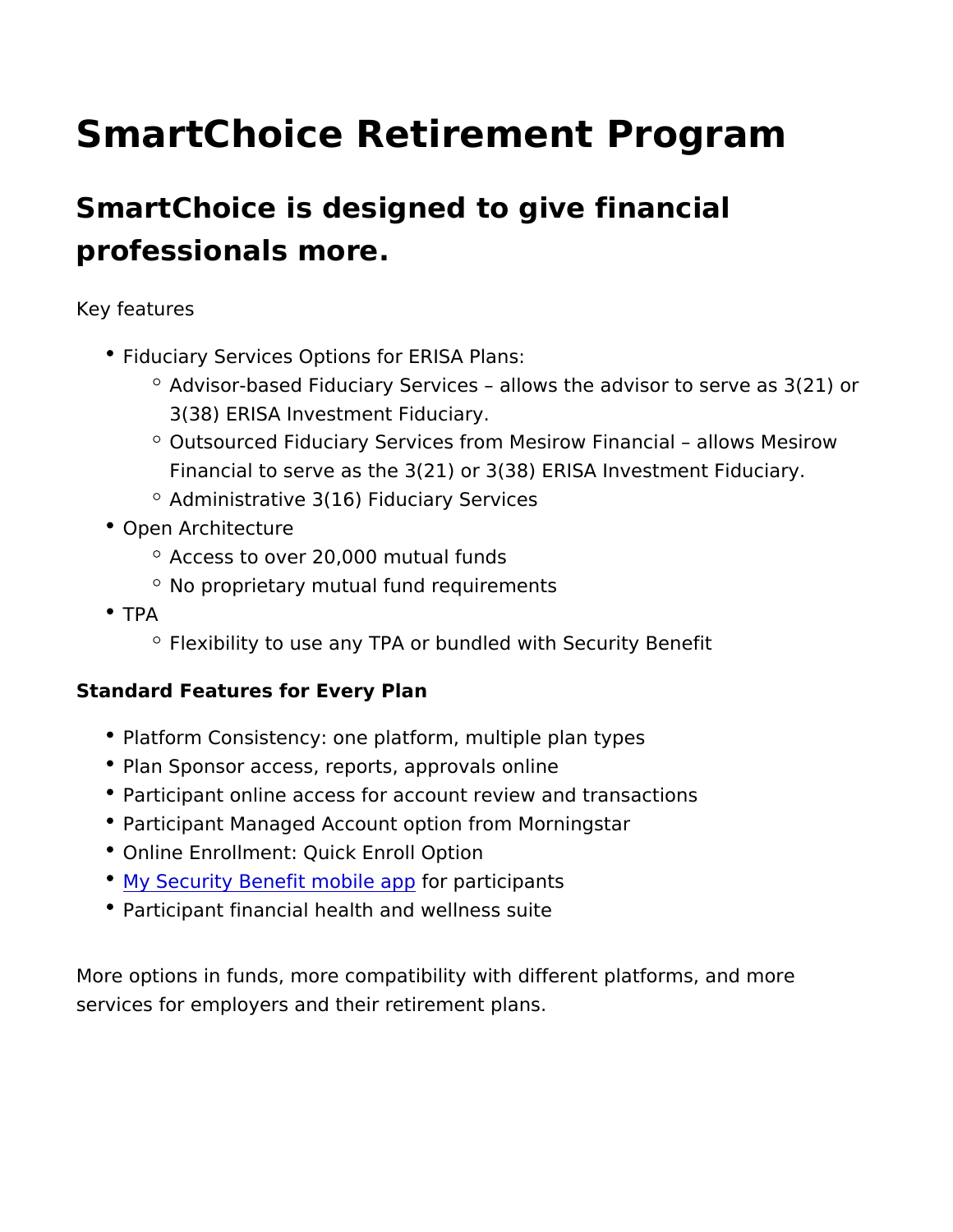## Get Started Today

Getting started is simple. Fill out the form below and one of our representatives will contact you about receiving a SmartChoice and fi360 report.

If you would like to visit about SmartChoice, please contact one of sales specialists at  $800.747.5164$ , option 3, from  $8$  a.m. to  $7$  p.m. Time), Monday through Friday.

\*To receive your free comparison report through fi360, please hav Plan Level Quarterly Report; Fee Disclosure Documents, 408(b)(2) and TPA Invoice (for 5500 form).

## At a glance

Product nam&martChoice Retirement Program Product typeMutual Fund Minimum PurchasEemployer Plans with total assets above \$2 million Account  $Type(4)$  $1(a)$ Surrender Charges: StrategyChoose from a broad set of investment options to build a for employer based retirement plans

## [Download the Br](https://www.veritas-solutions.net/SecurityBenefit/api/materials/download.aspx?stocknumber=SB1000024)ochure Compare Product

Investment advisory services are provided by Mesirow Financial I Management, Inc., a registered investment advisor. Mesirow Final Mesirow Financial Holdings, Inc. and its divisions, subsidiaries a Mesirow Financial name and logo are registered service marks of Holdings, Inc. © 2012, Mesirow Financial Holdings, Inc. All rights